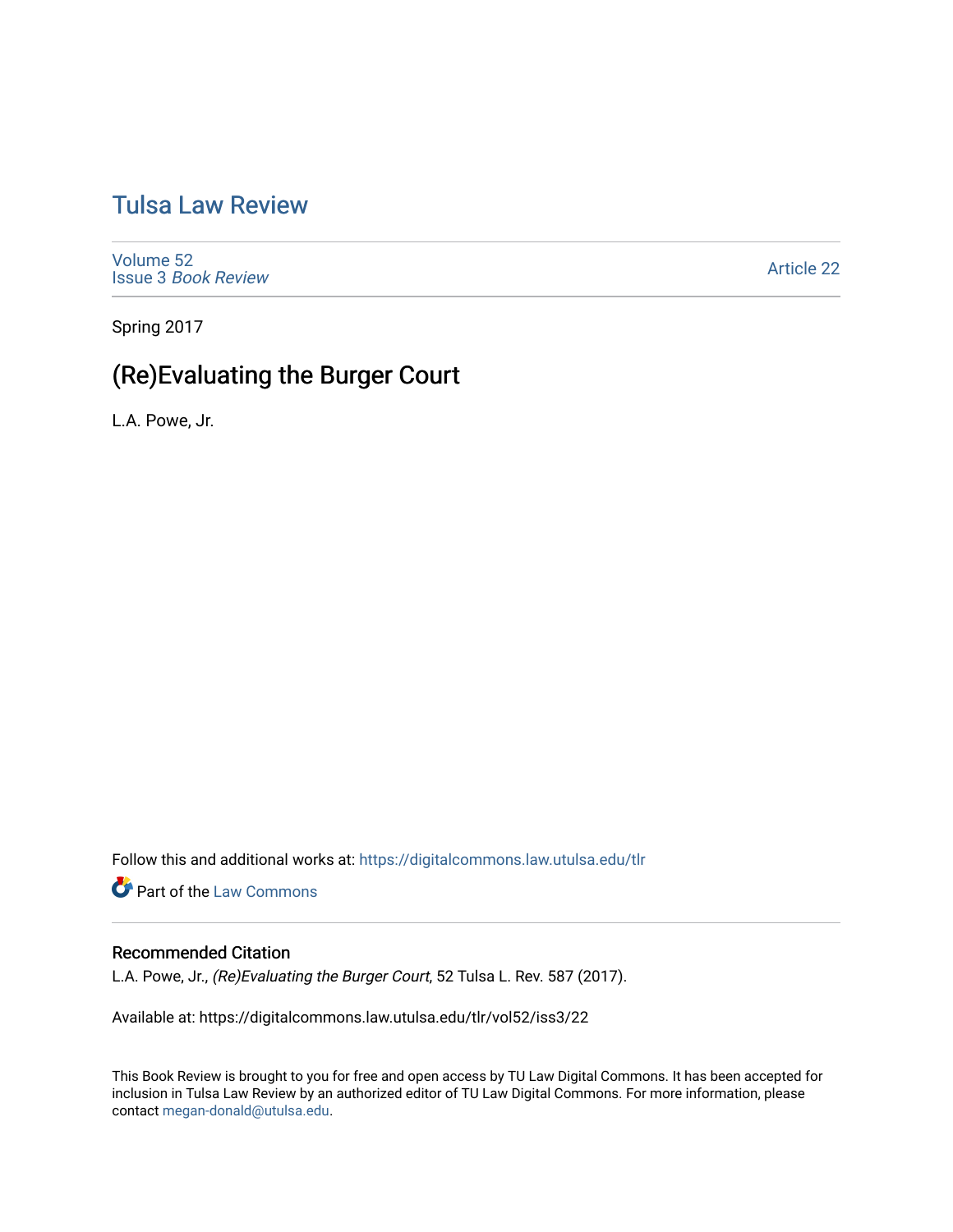# L.A. Powe, Jr.

EARL M. MALTZ, THE COMING OF THE NIXON COURT: THE 1972 TERM AND THE TRANSFORMATION OF CONSTITUTIONAL LAW (UNIVERSITY PRESS OF KANSAS 2016). PP. 262. HARDCOVER \$34.95.

MICHAEL J. GRAETZ AND LINDA GREENHOUSE, THE BURGER COURT AND THE RISE OF THE JUDICIAL RIGHT (SIMON AND SHUSTER 2016). PP. 480. HARDCOVER \$30.00. PAPERBACK \$18.00

The Burger Court lacks the cache of the Courts preceding and succeeding it. Its majority opinions were written in a lengthy and deadly formulaic style.<sup>1</sup> Its prime dissenters, William J. Brennan on the left and William Rehnquist on the right, were not natural dissenters like William O. Douglas and Antonin Scalia. Nor did the Court have outsized personalities like Douglas and Scalia. Chief Justice Warren E. Burger lacked both Earl Warren's gravitas and Rehnquist's intelligence; instead he was a pompous dullard. As such, few books find the Burger Court a worthy topic.

The first three important books on the Burger Court were all relatively short. The first was a collection of essays, likely completed in 1980 or 1981, edited by Vincent Blasi that carried the provocative subtitle "The Counter-Revolution that Wasn't."<sup>2</sup> Next, and years after Warren Burger retired, was another collection of essays edited by Bernard Schwartz, where Mark Tushnet wrote that the Court was a "[t]riumph of Country-Club Republicanism."<sup>3</sup> A volume by Earl Maltz in the largely unread South Carolina series on the Court followed this.<sup>4</sup> It went way beyond Blasi and Tushnet by implausibly arguing that the Court "produced the most liberal jurisprudence in history—even more liberal than that generated by its predecessor."<sup>5</sup> Most recently Kevin McMahon focused on Richard Nixon's meaning when he stated he could appoint "strict constructionists" to the Court.<sup>6</sup> He demonstrated that Nixon

 <sup>\*</sup> Anne Green Regents Chair, The University of Texas

<sup>1.</sup> Robert Nagel, *The Formulaic Constitution*, 84 MICH. L. REV. 165 (1985).

<sup>2.</sup> THE BURGER COURT: THE COUNTER-REVOLUTION THAT WASN'T (Vincent Blasi, ed., 1983).

<sup>3.</sup> MARK TUSHNET, THE BURGER COURT: COUNTER-REVOLUTION OR CONFIRMATION? 203 (Bernard Schwartz, ed., 1998).

<sup>4.</sup> EARL M. MALTZ, THE CHIEF JUSTICESHIP OF WARREN E. BURGER, 1969-1986 (2000).

<sup>5.</sup> *Id.* at 1.

<sup>6.</sup> KEVIN J. MCMAHON, NIXON'S COURT: HIS CHALLENGE TO JUDICIAL LIBERALISM AND ITS POLITICAL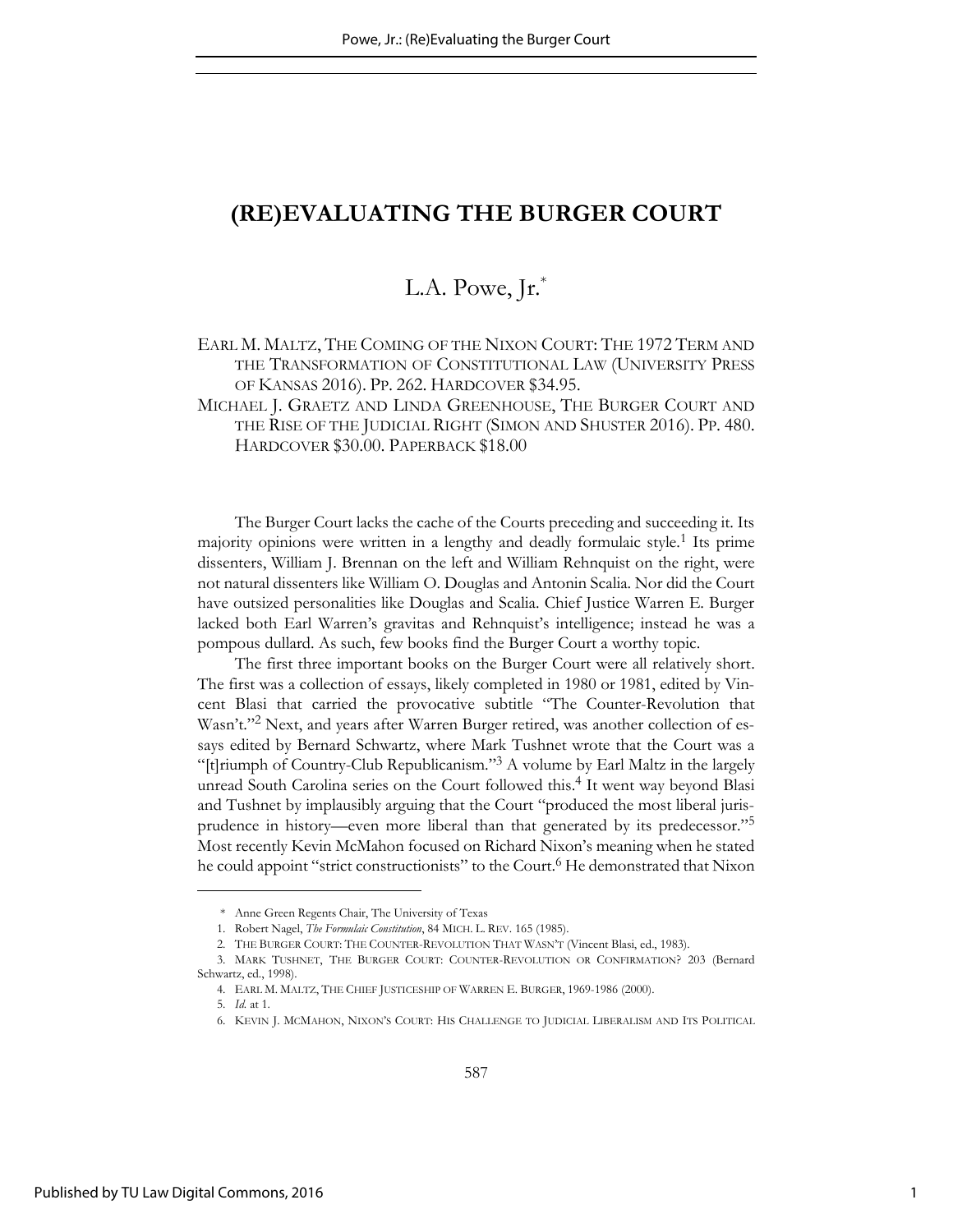only cared about criminal procedure and school desegregation, and that his Court prevailed on those issues. Now, Maltz has written another book, looking at the first full term when the four Nixon appointees were together, while Michael Graetz and Linda Greenhouse offer the most complete discussion of Burger's seventeen-year Chief Justiceship to date.<sup>7</sup> Both books are well researched and take advantage of the available papers of the justices.

In March, 1969, before Nixon had selected him to succeed Warren, Burger wrote a letter to his best friend, Eighth Circuit Judge Harry Blackmun where, referring to the Court, he claimed, "RN can only straighten that place out if he gets four appointments."<sup>8</sup> Within barely two and a half years of that letter, Nixon had his four, adding Lewis Powell and Rehnquist to Burger and Blackmun. Yet, at least three of the four were not ideologues. Rehnquist was a Goldwater Republican from Arizona, but Burger and Blackmun were Country-Club (or Eisenhower or Rockefeller) Republicans from Minnesota, and Powell would have been one too had he come from the North instead of Virginia. Along with Warren Court holdovers, Potter Stewart, a Country-Club Republican from Ohio, and Byron White, a moderate Colorado Democrat who was pro-civil rights but tough on crime, the Court had a very solid middle between Brennan and Thurgood Marshall on one side and Rehnquist on the other. If the four Nixon appointees voted together, they would prevail unless all five Warren Court holdovers voted together (and Stewart and White had been frequent dissenters in criminal procedure decisions). As Maltz aptly notes, the centrists had the values generally held by the affluent, well-educated white Protestant community "from which all . . . were drawn."<sup>9</sup>

## I. BEGINNINGS

I clerked during the 1970 Term, the first where the Burger Court had its full complement of nine justices. From my perspective then—and now—it was obvious that this was not the Warren Court. Maltz's implausible claim in his first Burger Court book was simply wrong. To be sure there were big liberal victories. Massive bussing was ordered in the urban South and Title VII of the Civil Rights Act was interpreted as enshrining disparate impact.10 Refusing to enjoin publication of the *Pentagon Papers* and protecting the slogan "Fuck the Draft" were, and are, major First Amendment landmarks.11 The Court blocked financial aid to parochial schools and created a cause of action against federal officials for constitutional violations.12 These decisions are

CONSEQUENCES 113 (2011).

<sup>7.</sup> MICHAEL J. GRAETZ & LINDA GREENHOUSE, THE BURGER COURT AND THE RISE OF THE JUDICIAL RIGHT (2016); EARL M. MALTZ, THE COMING OF THE NIXON COURT: THE 1972 TERM AND THE TRANSFORMATION OF CONSTITUTIONAL LAW (2016).

<sup>8.</sup> GRAETZ & GREENHOUSE, *supra* note 7, at 4.

<sup>9.</sup> MALTZ, *supra* note 7, at 192. Graetz and Greenhouse agree, but it puts the number of centrist justices at four, pairing Burger with Rehnquist. GRAETZ & GREENHOUSE, *supra* note 7, at 6-7.

<sup>10.</sup> Swann v. Charlotte-Mecklenburg Bd. of Educ., 402 U.S. 1, 32 (1971); Griggs v. Duke Power Co., 401 U.S. 424, 429-31, 436 (1971).

<sup>11.</sup> N.Y. Times v. United States, 403 U.S. 713, 714 (1971); Cohen v. California, 403 U.S. 15, 26 (1971).

<sup>12.</sup> Lemon v. Kurtzman, 403 U.S. 602, 625 (1971); Bivens v. Six Unknown Named Agents Fed. Bureau Narcotics,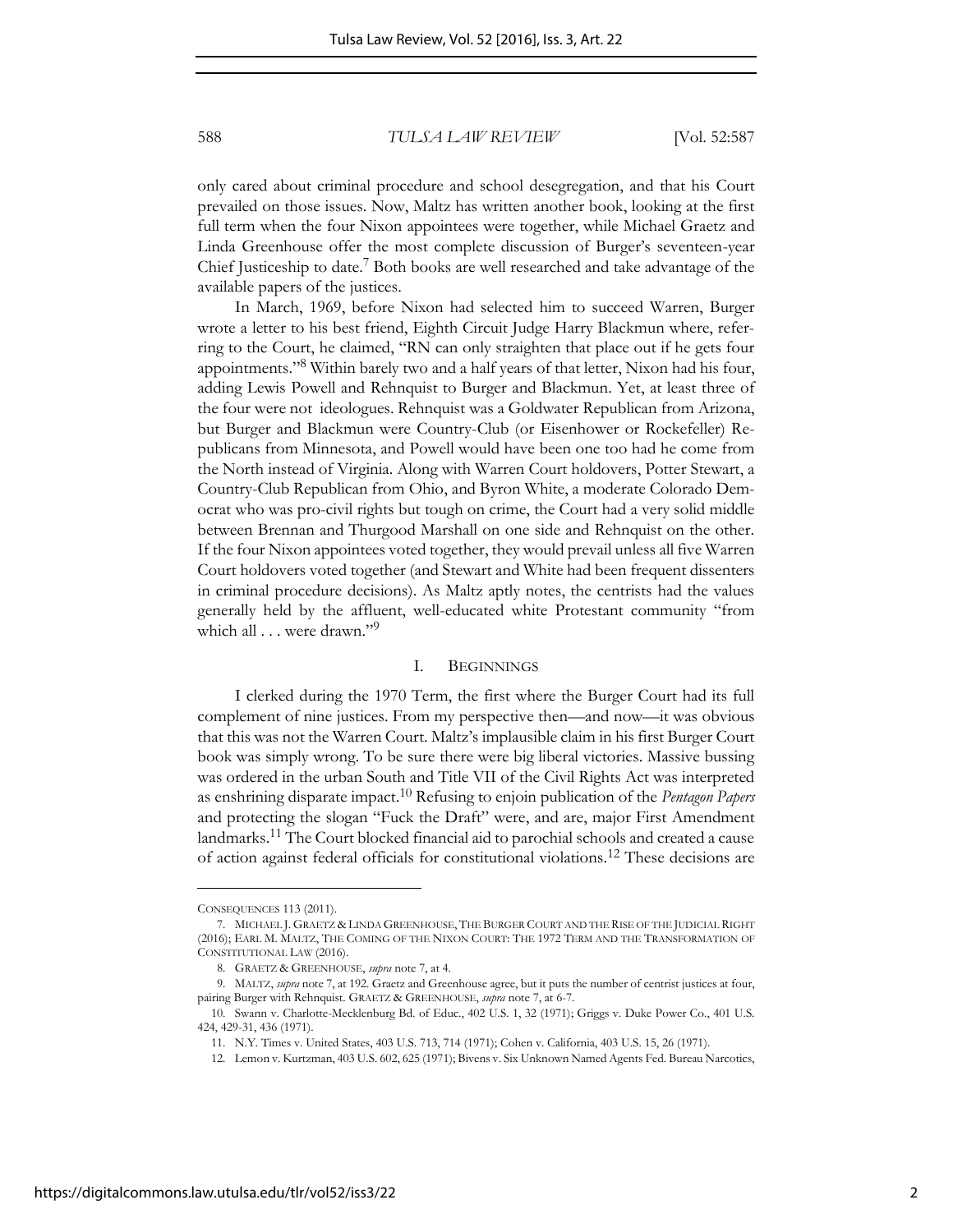more important than the more numerous conservative victories—although the latter were not unimportant.<sup>13</sup>

To mention just a matching five, the Court upheld capital punishment against claims of standardless sentencing and the lack of bifurcated juries;14 it gutted *Dombrowski v. Pfister's* authorization for federal courts to enjoin unconstitutional state criminal prosecutions;15 it allowed un-Mirandized confessions to be used in grand jury proceedings;16 it found nothing wrong with Jackson, Mississippi closing its public swimming pools to avoid desegregating them;17 and it cut back on the promise of *Stanley v. Georgia* by allowing the government to prevent willing adults from acquiring obscene pictures.<sup>18</sup>

Three little known, or unknown, decisions illustrated the major divide between this Court and its predecessor. At one point in time, there were five votes on an opinion to overrule *Mapp v. Ohio*, although of course that did not happen.19 The Court issued an injunction, sought by the Nixon Administration, against an anti-war protest on the Mall.20 The Court granted certiorari in an urban renewal (aka Negro removal) case; then over the objections of those voting to grant the Court refused to stay the bulldozers;after an unnecessary oral argument the Court dismissed it as improvidently granted.<sup>21</sup>

As Maltz describes it, the 1972 Term looks a lot like the 1970 Term. He covers eight substantive areas: voting, obscenity, criminal procedure, school desegregation, equality and wealth, gender discrimination, aid to parochial schools, and abortion. In each chapter, he first quickly details the law as it existed prior to the 1972 Term and then describes the process by which the cases were decided.<sup>22</sup> Liberals (Brennan, Marshall, and Douglas) were sometimes able to attract at least two necessary votes to prevail, while sometimes conservatives (Burger and Rehnquist) won as well, being able to attract three or more from that large middle group. Sometimes the Court opened new avenues of constitutional law; the gender discrimination cases and *Roe v. Wade* are well known, the aid to parochial schools less so.<sup>23</sup> In obscenity and issues

<sup>403</sup> U.S. 388, 397-98 (1971).

<sup>13.</sup> It probably merits mention that Muhammad Ali's conviction for refusing to report for draft induction was, to everyone's surprise, unanimously reversed. *Clay v. United States*, 403 U.S. 698, 705 (1971). In 2014 HBO created a movie about the case which properly emphasizes the role played by a Harlan clerk in producing the result. MUHAMMAD ALI'S GREATEST FIGHT (HBO 2013).

<sup>14.</sup> McGautha v. California, 402 U.S. 183, 221-22 (1971).

<sup>15.</sup> Younger v. Harris, 401 U.S. 37, 41, 53 (1971); Dombrowski v. Pfister, 380 U.S. 479, 486, 497-98 (1965).

<sup>16.</sup> Harris v. New York, 401 U.S. 222, 226 (1971).

<sup>17.</sup> Palmer v. Thompson, 403 U.S. 217, 227 (1971).

<sup>18.</sup> United States v. Reidel, 402 U.S. 351, 357 (1971); United States v. 37 Photographs, 402 U.S. 363, 376-77 (1971); Stanley v. Georgia, 394 U.S. 557, 568 (1969).

<sup>19.</sup> Coolidge v. New Hampshire, 403 U. S. 443, 453 (1971); Mapp v. Ohio, 367 U.S. 643 (1961); BOB WOODWARD & SCOTT ARMSTRONG, THE BRETHREN: INSIDE THE SUPREME COURT 112-19 (1979) (discussing five justices' votes to overrule *Mapp* in *Coolidge*).

<sup>20.</sup> BOB WOODWARD AND SCOTT ARMSTRONG, THE BRETHREN: INSIDE THE SUPREME COURT, 133-36 (discusses Vietnam Veterans Against the War).

<sup>21.</sup> Triangle Improvement v. Ritchie, 402 U.S. 497 (1971).

<sup>22.</sup> The two exceptions are the chapters on Obscenity and Equal Protection and Wealth where the discussions of the prior law are extensive.

<sup>23. 410</sup> U.S. 113 (1973).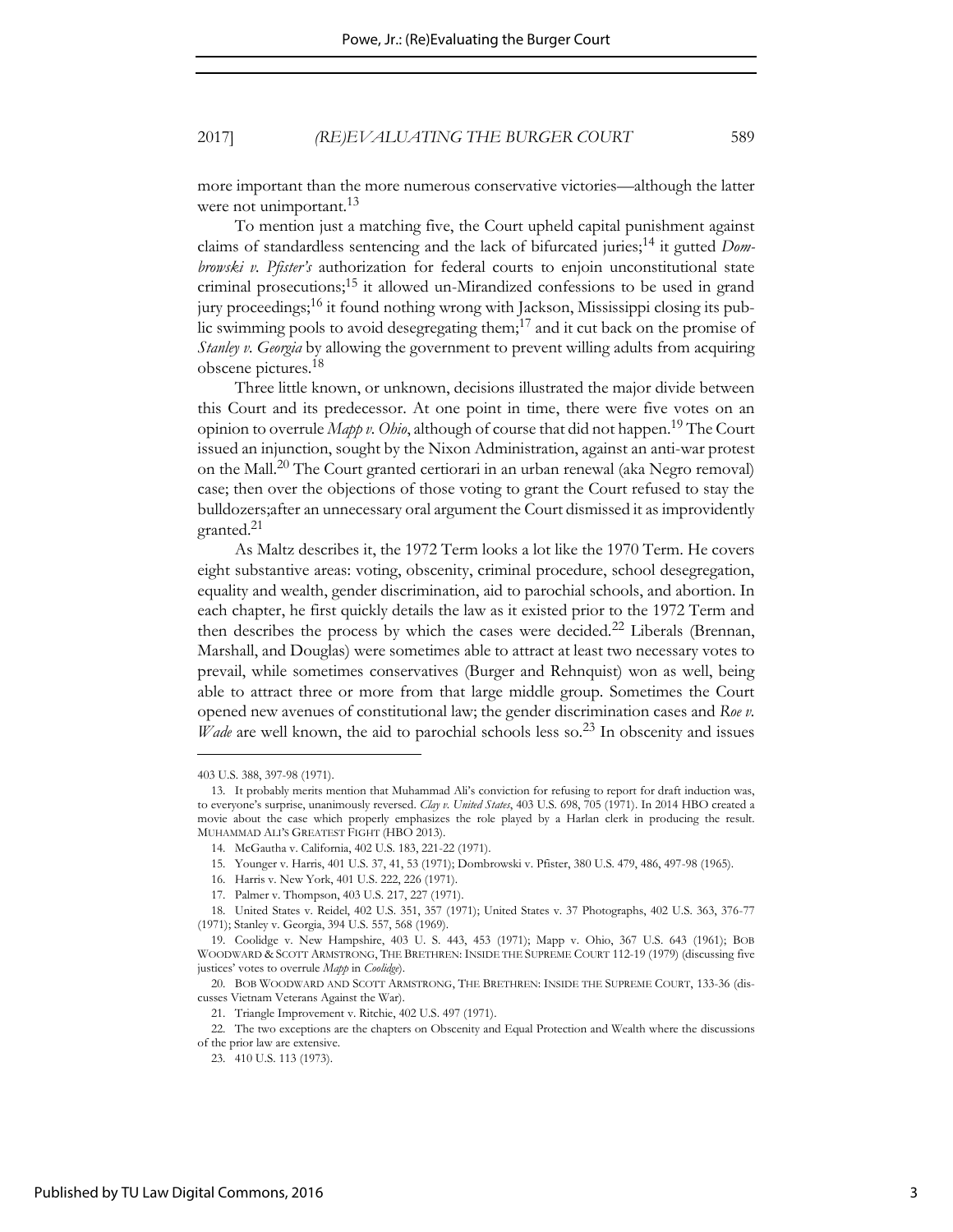of poverty the Court called retreat; the latter produced the most revealing internal discussions I have read. In school desegregation it looked both ways. And in the cases of voting and criminal procedure it left the status quo untouched.<sup>24</sup>

With White joining the four Nixon appointees the Court retreated back to the 1950s in obscenity doctrine. Dueling memoranda from the two had presaged the Burger majorities and the Brennan dissents in *Miller v. California* and *Paris Adult Theatre I v. Slaton*. *<sup>25</sup>* Brennan wanted to relieve the institutional strain on the Court by limiting prosecutions to cases involving nonconsenting adults and juveniles while Burger "brimmed with indignation" at what he saw "as efforts to subvert traditional standards of morality and civility."<sup>26</sup> Burger's victory ironically solved Brennan's problem—because Burger always had five votes there was rarely any need to revisit the area.

In writing about the Warren Court, I have suggested that it was moving toward a special constitutional status for the less well-off in society—something along the lines of Frank Michelman's famous Harvard Foreword.27 Had Hubert Humphrey won the 1968 squeaker, he would have had the four seats Nixon filled and those Warren Court seeds would have blossomed. But Nixon won, and rights for the poor died still-born.28 Maltz extensively discussed the two cases that ended the short-lived quest to give added protections to the poor, *United States v. Kras* and *San Antonio Independent School District v. Rodriguez*. <sup>29</sup> In the former, White provided the fifth vote for Blackmun's majority, while in the latter Stewart provided the fifth vote while Powell authored the majority opinion. In both cases Marshall wrote angry dissents.

Kras, who was indigent, claimed he lacked the \$50 in fees to avail himself of a voluntary personal bankruptcy.<sup>30</sup> Previously, in the 1970 Term, the Court had held that indigents could not be denied access to divorce if they could not pay the required fees.<sup>31</sup> Blackmun's opinion agreed with statements by Burger and Powell that a state had a monopoly on divorce, but there was an alternative to bankruptcy through private negotiations with creditors.<sup>32</sup> Furthermore, Blackmun's opinion picked up on Powell's observation that at a savings of \$1.27 (three packs of cigarettes) a week, Kras could amass the fee.33 Whether Kras smoked was not considered and the more likely explanation was White's assertion that the claim was "close to frivolous."<sup>34</sup>

<sup>24.</sup> In criminal procedure, that was because the Court did not decide important cases. Maltz did not have to discuss the 1972 cases outlawing capital punishment as it was practiced, because they came in the Term that started with only two Nixon appointees on the Court. Furman v. Georgia, 408 U.S. 238 (1972).

<sup>25.</sup> Miller v. California, 413 U.S. 15 (1973); Paris Adult Theatre I v. Slaton, 413 U.S. 49 (1973).

<sup>26.</sup> MALTZ, *supra* note 7, at 63.

<sup>27.</sup> LUCAS A. POWE, JR., THE WARREN COURT AND AMERICAN POLITICS 445-55 (2000); Frank Michelman, *Foreword: On Protecting the Poor Through the Fourteenth Amendment*, 83 Harv. L. Rev. 7 (1969).

<sup>28.</sup> L.A. Powe, Jr., *Griswold and Its Surroundings: The 1963, '64, and '65 Terms*, 64 Am. U. L. Rev. 1443, 1462 (2015).

<sup>29.</sup> United States v. Kras, 409 U.S. 434 (1973); San Antonio Indep. Sch. Dist. v. Rodriguez*,* 411 U.S. 1 (1973).

<sup>30.</sup> *Kras*, 409 U.S. at 436-37.

<sup>31.</sup> Boddie v. Connecticut, 401 U.S. 371 (1971).

<sup>32.</sup> *Kras*, 409 U.S. at 445.

<sup>33.</sup> MALTZ, *supra* note 7, at 113.

<sup>34.</sup> *Id*.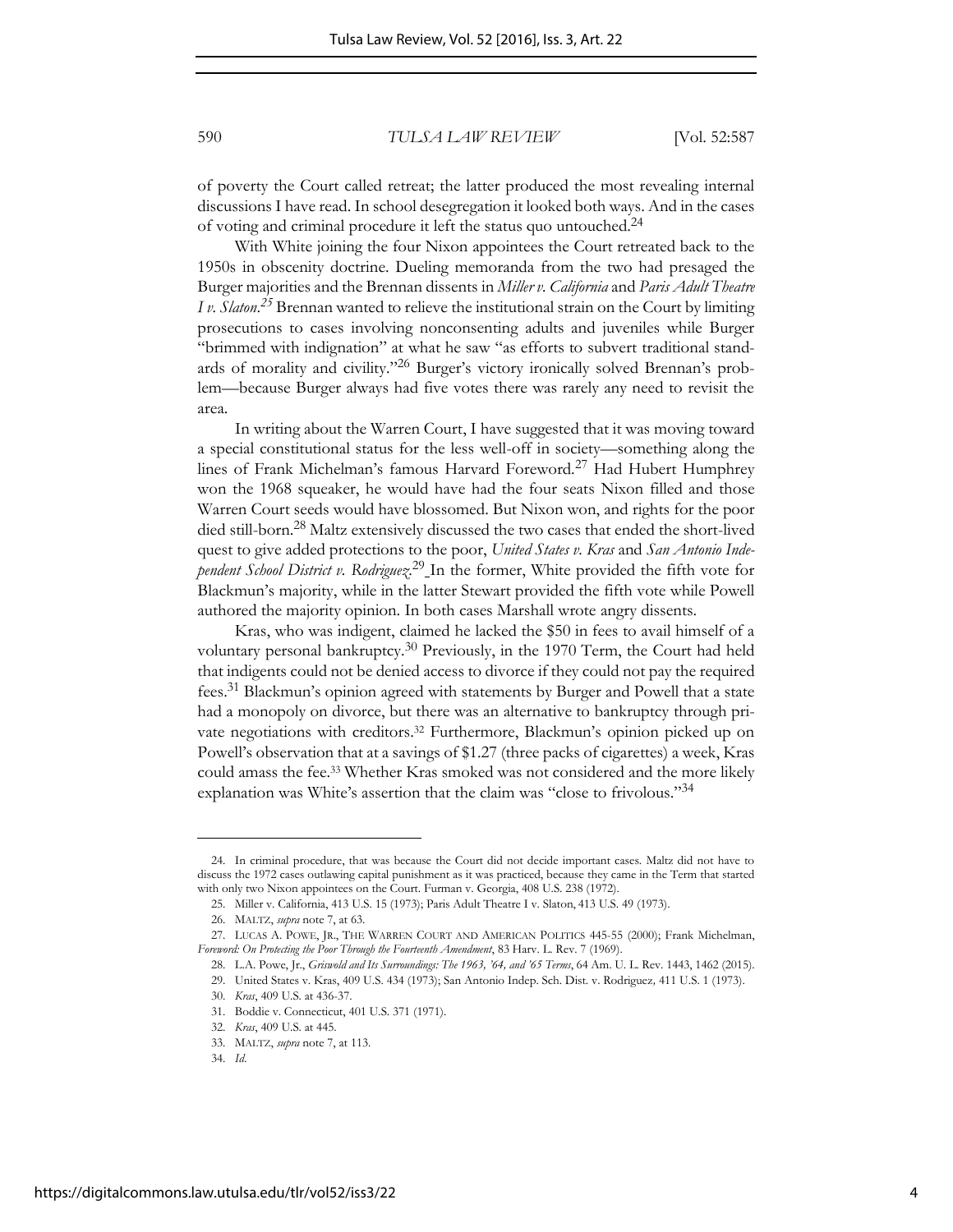*Rodriguez* was a block-buster challenge to Texas' use of local property taxes to fund public schools.35 Two school districts within San Antonio highlighted the vast disparities under the Texas system. Englewood families had a median income of \$4,681 while Alamo Heights families had \$8,001.36 The assessed property value per pupil in Englewood was \$5,690, which at its tax rate of \$1.05/\$100.00 valuation yielded \$356 per pupil.37 Alamo Heights had an assessed value of \$49,000 per pupil and at its tax rate of \$0.85/\$100.00 it raised \$594 per pupil.38 Plaintiffs might well have said "res ipsa loquitor."

The Nixon justices did not take plaintiffs' claims seriously, and to the extent they did, the four were horrified. Powell, a former member of the Richmond School Board and the Virginia Board of Education, saw the plaintiffs' claims as a first step toward national control of education—"a regime Powell associated with totalitarian governments."39 Even if funding were placed and left at the state level, he saw problems because with the purse strings comes control, and local control "has been the most dynamic force behind the overall effectiveness of our public school system."<sup>40</sup> Further, he questioned "the relationship between expenditures and [the] quality of public education."41 But it did not matter. In his notes he described the plaintiffs' theory as a "'communist' doctrine that had no place in a society based on the principle of free enterprise."42 Blackmun had a similar thought. If plaintiffs prevailed there would be "a disinteresting equality with no one getting anything that is very good. This smacks of the type of thing that emerged from the French Revolution."<sup>43</sup> As a Marxist would predict, it was a class issue and the majority voted its class.<sup>44</sup>

Everyone also worried about the problems of judicial intervention, entering an "educational thicket[, which] would be far worse than the reapportionment area," overhauling "the fiscal and taxation structures across the land."<sup>45</sup> So, education was not a fundamental right and the Texas scheme, similar to those of all states except Hawaii, was rational.

School desegregation looked like an advance when bussing was extended to a northern city in *Keyes v. Denver School District* over Rehnquist's dissent and a partial dissent by Powell arguing against using bussing as a remedy.46 But a 4-4 split in a

l

44. Amazingly Rodriguez is never mentioned in John C. Jeffries' 600 plus page biography. JOHN C JEFFRIES, JR., JUSTICE LEWIS F. POWELL: A BIOGRAPHY (1994).

<sup>35.</sup> *Id*. at 116.

<sup>36.</sup> *Id*. at 117.

<sup>37.</sup> *Id*.

<sup>38.</sup> MALTZ, *supra* note 7, at 119.

<sup>39.</sup> *Id.* at 117.

<sup>40.</sup> *Id*. at 120 (quoting Memorandum from Lewis F. Powell, Jr., Supreme Court Justice, to Larry Hammond 5 (October 12, 1972), available at http://law2.wlu.edu/deptimages/powell%20archives/71-1332\_SanAntonioRodriguezBasic3.pdf)).

<sup>41.</sup> *Id*. at 119.

<sup>42.</sup> *Id*. at 118 (quoting Conference Notes by Lewis F. Powell, Jr., Supreme Court Justice, 2 (October 9, 1972), available at http://law2.wlu.edu/deptimages/powell%20archives/71-1332\_SanAntonioRodriguezBasic3.pdf).

<sup>43.</sup> MALTZ, *supra* note 7, at 120 (quoting Memorandum from Justice Harry A. Blackmun Papers (on file in the Manuscript Division at the Library of Congress)).

<sup>45.</sup> *Id*. at 119 (quoting Blackmun); *Id*. (quoting Burger).

<sup>46. 413</sup> U.S. 189 (1973).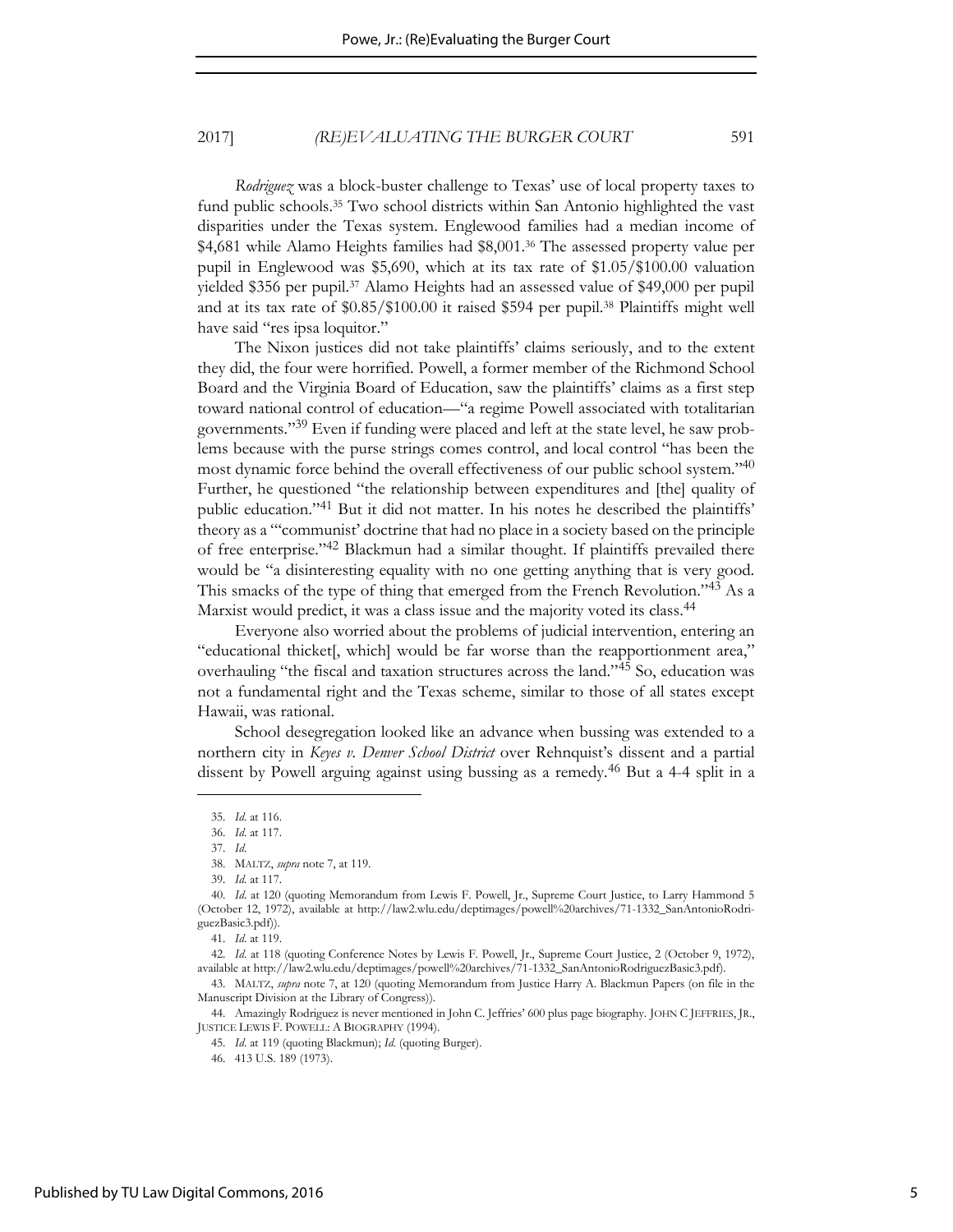cross-district desegregation case out of Richmond pointed in the other direction.<sup>47</sup> Given Powell's embrace of local control and antipathy toward bussing, there was no doubt he would have been the fifth vote to reject cross-district bussing had he not been recused. That, of course proved the case the next Term.<sup>48</sup>

The real areas of advance were in gender discrimination, including abortion, (where Maltz offers nothing new) and the rejection of most aid to parochial schools. The former were in line with the spirit of the times and were issues on which the justices could be lobbied by the women in their lives. The latter corresponded to the hostility to Roman Catholicism that had yet to be softened by the realization that Vatican II had fundamentally changed the Catholic Church.

The principal gender discrimination case, *Frontiero v. Richardson,* started as a Brennan opinion that did not mention making gender—"sex" as it was then called a suspect classification, but changed due to Brennan's observation that ratification of the then-pending Equal Rights Amendment was a "lost cause."49 The observation was prescient, but rather early, since the ERA had only been sent to the states in March of the previous year.<sup>50</sup> Getting a majority opinion in 1973, for holding that the Fourteenth Amendment was already an ERA, was a cause lost from its inception. Eight justices found the military's policy of automatically treating wives—but not husbands—as dependents was unconstitutional; but four justices, supposedly, relied on the rational basis test.<sup>51</sup>

There were, by far, more amicus briefs filed in *Lemon v. Kurtzman* than any other case during the 1970 Term. Catholic briefs lovingly praised the program of aiding (private but overwhelmingly) parochial schools. Protestants and Jews saw Jefferson's wall of separation between church and state being dismantled. Collectively the briefs looked like religious warfare over tax dollars. The same pattern repeated itself in the 1972 Term with the same results in blocking aid.<sup>52</sup> Non-Catholics applauded the decisions; thus even the normally critical Wall Street Journal found the decisions as "perfectly consistent with the spirit and intent of the Founding Fathers."<sup>53</sup>

#### II. ENDINGS

Seven of the nine justices of the 1972 Term served for the remainder of the Burger Court that Graetz and Greenhouse describe. The Court lost its most liberal member—Douglas—in 1975 and Stewart, six years later. Both were replaced by Republican presidents appointing Country-club Republicans, John Paul Stevens, and

<sup>47.</sup> Bradley v. State Bd. of Educ*.*, 412 U.S. 92 (1973).

<sup>48.</sup> Milliken v. Bradley, 418 U.S. 717 (1974).

<sup>49. 411</sup> U.S. 677 (1973); MALTZ, *supra* note 7, at 143.

<sup>50.</sup> Unlike Brennan, Powell thought the ERA would be ratified. GRAETZ & GREENHOUSE, *supra* note 7, at 172-

<sup>173.</sup>

<sup>51.</sup> *Richardson*, 411 U.S. at 690-691.

<sup>52.</sup> Comm. for Pub. Educ. and Religious Liberty v. Nyquist, 413 U.S. 756 (1973); Sloan v. Lemon, 413 U.S. 825 (1973). Tushnet writes that the "Country-club Republicans were, at their core, WASPs, and the 'P' meant something." TUSHNET, *supra* note 3, at 208.

<sup>53.</sup> MALTZ, *supra* note 7, at 167.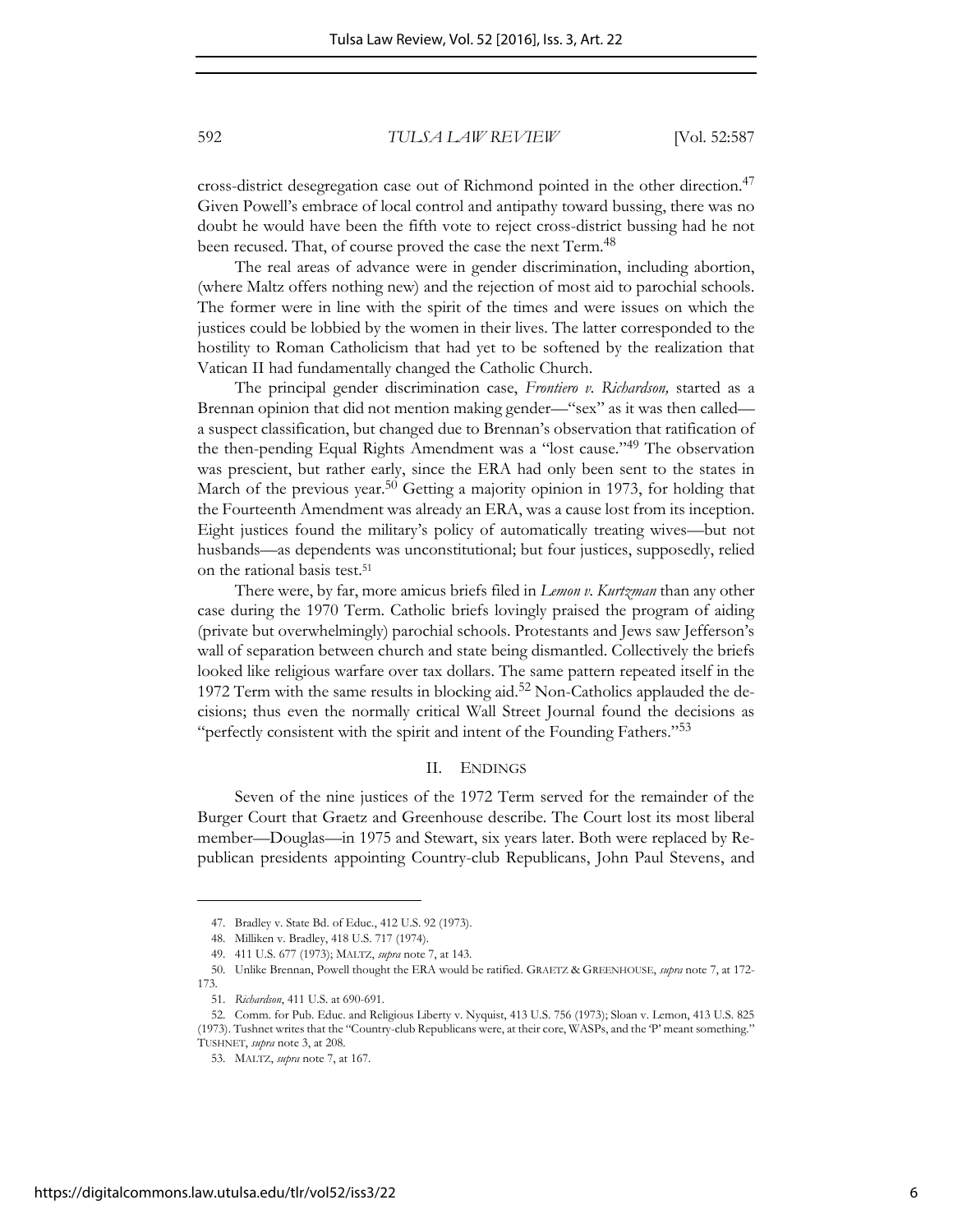Sandra Day O'Connor respectively. The Graetz and Greenhouse book is intentionally set against Blasi's "Counter-Revolution That Wasn't."54 The authors detail a conservative Court undermining (but not overruling) Warren Court precedents.55 Yet anyone aware of Blasi's book is someone who follows the Court closely enough to know how it kept moving to the right. The book is welcome because it is a readable full treatment of the Burger Court, but its thesis is not news.

The book is arranged under five headings: Crime, Race, Social Transformation, Business, and the Presidency.56 In each area the authors describe the trajectory of the Burger Court decisions, typically but not invariably to the right, and then they briefly carry the area foreword to the Rehnquist and Roberts Courts, to illustrate an even more rightward trend.57 The exception to this being, the two chapters on the presidency where presidential powers were increased, with the exception of Nixon and his tapes. This is neither liberal nor conservative, because both parties like presidential power when they hold the presidency, and both are skeptical when the other party holds the presidency.

The first crime chapter covers the well-trod capital punishment jurisprudence, but omits *Batson* where the Court corrected an extreme Warren Court blind spot.<sup>58</sup> The second chapter is "Taming the Trilogy."59 Anyone teaching criminal procedure knows that while *Mapp*, <sup>60</sup> *Miranda*, <sup>61</sup> and *Gideon*62 remain the law, each has been hollowed out: *Mapp* by the good faith exception and a cost benefit analysis,<sup>63</sup> *Miranda* by a public safety exception and lax waiver standard, and *Gideon* by a refusal to take the need for competent counsel seriously.<sup>64</sup> For those who did not know this, Graetz and Greenhouse make it unmistakably clear. They also document the limiting of habeas and the shameful unwillingness to monitor prosecutorial overreaching in plea bargaining.<sup>65</sup>

The two chapters on race are split between public schools and affirmative action in higher education. "Still Separate, Still Unequal" is the title of the former chapter. Still Separate refers to the refusal to allow cross-district bussing. Still Unequal refers to *Rodriguez* allowing major funding disparities between districts.<sup>66</sup> The discussion of the latter is cursory when compared to Maltz, but like Maltz, the authors

<sup>54.</sup> BLASI, *supra* note 2.

<sup>55.</sup> GRAETZ & GREENHOUSE, *supra* note 7.

<sup>56.</sup> *Id.*

<sup>57.</sup> *Id.*

<sup>58.</sup> Batson v. Kentucky, 476 U.S. 79 (1986).

<sup>59.</sup> GRAETZ & GREENHOUSE, *supra* note 7, at 42.

<sup>60.</sup> Mapp v. Ohio, 367 U.S. 643 (1961).

<sup>61.</sup> Miranda v. Arizona, 384 U.S. 436 (1966).

<sup>62.</sup> Gideon v. Wainwright, 372 U.S. 335 (1963).

<sup>63.</sup> United States v. Leon, 468 U.S. 897 (1984)

<sup>64.</sup> New York v. Quarles, 467 U.S. 649 (1984); North Carolina v. Butler, 441 U.S. 369 (1979); Strickland v. Washington, 466 U.S. 668 (1984).

<sup>65.</sup> Stone v. Powell, 428 U.S. 465 (1976); Bordenkircher v. Hayes, 434 U.S. 357 (1978).

<sup>66.</sup> Milliken v. Bradley, 418 U.S. 717 (1974)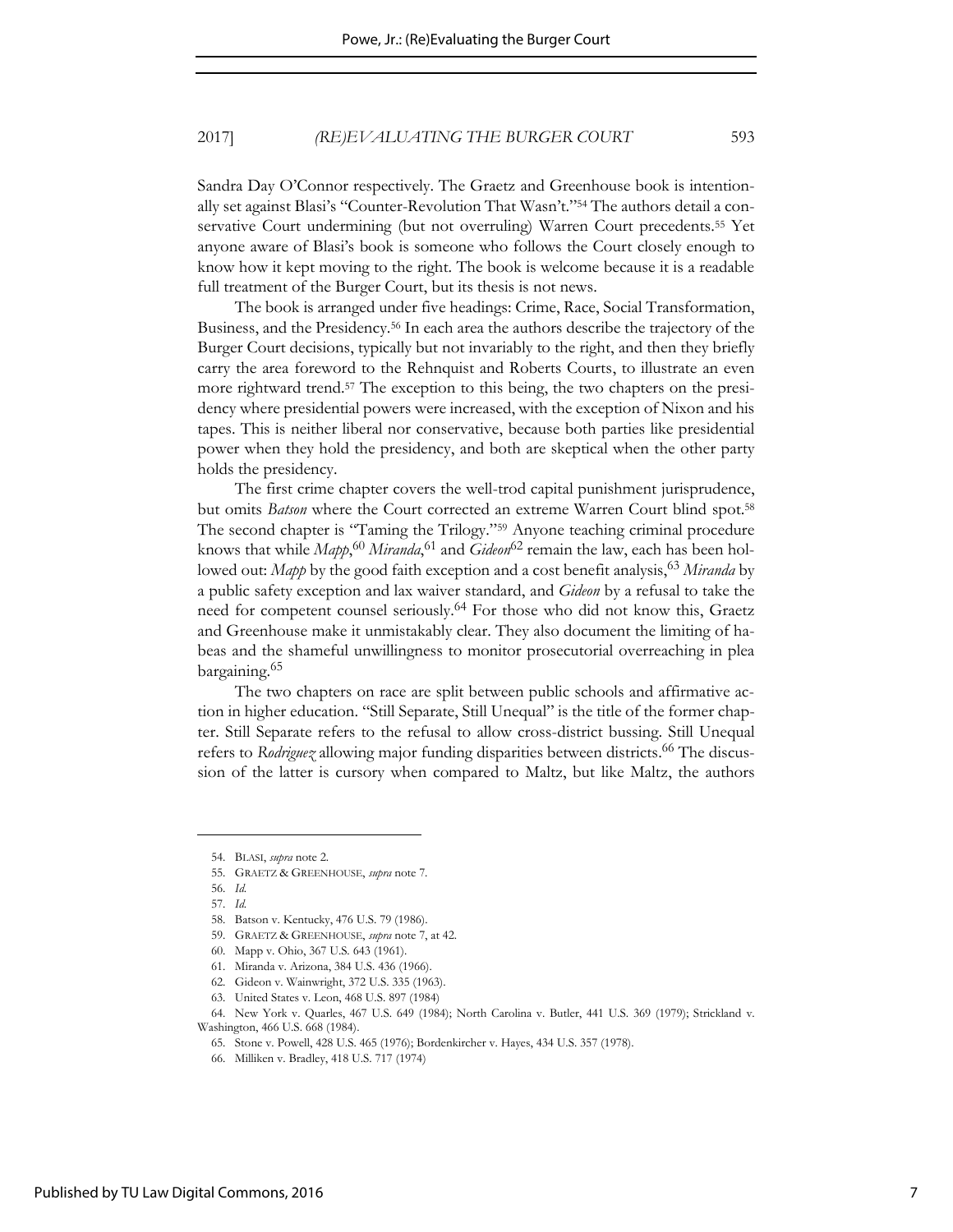emphasize that Powell "abhorred any sacrifice of quality education by whites in pursuit of desegregation."67 Stephen Breyer, dissenting in *Parents Involved*, claimed that the 2007 case "threaten[s] the promise of *Brown*."<sup>68</sup> He was thirty-three years late.

The affirmative action story of *Bakke*<sup>69</sup> is the story of Powell. As his biographer tells it, Powell was "[f]aced with two intellectually coherent, morally defensible, and diametrically opposed positions" to either validate all such programs or hold them unconstitutional and he "chose neither."<sup>70</sup> Powell's opinion, drawing no support from any other justice became the operative law, allowing admissions committees to pretty much do as they pleased, so long as they did so in the name of diversity. That was not a high bar. Yet, as the authors cogently observe, by asserting it was a university's right to have a diverse student body, Powell "essentially disabled minority applicants from advancing any legal claim (in the absence of intentional discrimination, of course). However it simultaneously allowed disappointed white applicants to claim their rejection was illegal because it was based on race."71 Whites thus could claim rights, while minorities could not. It seemed backwards.

The two best chapters in the book are those on abortion and gender discrimination. The justices never saw the reaction to *Roe v. Wade* coming.72 They were initially willing to decide it by the seven-man Court and had "every reason to suppose that they were embracing a broad national consensus."<sup>73</sup> Blackmun's opinion is about empowering doctors, and as such, minimizes the woman's interest in the decision (and how it would affect her career). A Powell clerk raised this point with his justice, but there is no evidence Powell did anything.<sup>74</sup>

In contrast to the cursory discussion of *Rodriguez*, the authors give a full description of the decisions to deny federal and state funding for abortions even as the other medical needs of the poor received funding. A Powell memo was blunt: "The source of deprivation—indigency—is not action of the state."<sup>75</sup> *Harris v. McRae* noted that the lack of federal funding "leaves an indigent woman with at least the same range of choice in deciding whether to obtain a medically necessary abortion as she would have had if Congress had chosen to subsidize no health care costs at all."<sup>76</sup> The indifference Maltz illustrated with *Rodriguez* is here too, as the authors assert "[t]his was Warren Burger's Constitution in the raw."<sup>77</sup>

<sup>67.</sup> GRAETZ & GREENHOUSE, *supra* note 7, at 89. Amazingly, the authors never mention *Plyler v. Doe,* 457 U.S. 202 (1982) where Powell provided the fifth vote to invalidate Texas' policy of denying public education to undocumented children.

<sup>68.</sup> Parents Involved in Cmty. Sch. v. Seattle Sch. Dist. No. 1, 551 U.S. 701, 868 (2007) (dissent).

<sup>69.</sup> Regents of Univ. of Cal. v. Bakke, 438 U.S. 265 (1978).

<sup>70.</sup> JEFFRIES, *supra* note 44, at 469.

<sup>71.</sup> GRAETZ & GREENHOUSE, *supra* note 7, at 127.

<sup>72. 410</sup> U.S. 113 (1973).

<sup>73.</sup> GRAETZ & GREENHOUSE, *supra* note 7, at 139.

<sup>74.</sup> *Id*. at 146.

<sup>75.</sup> *Id*. at 156.

<sup>76.</sup> Harris v. McRae, 448 U.S 297, 317 (1980).

<sup>77.</sup> GRAETZ & GREENHOUSE, *supra* note 7, at 160. The authors never mention *Kras*, which would also support their conclusion.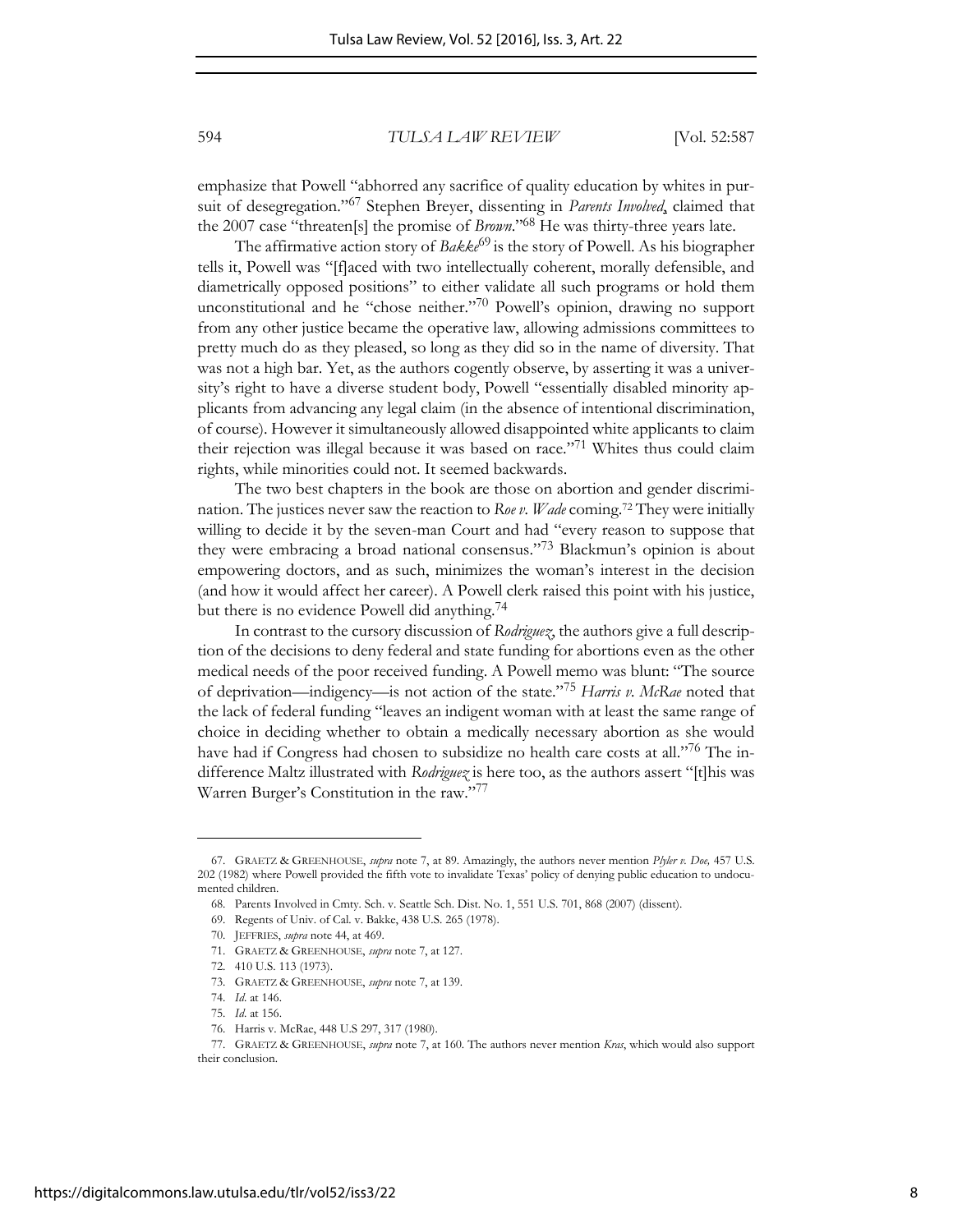The chapter on sexual equality has two themes: advocate Ruth Bader Ginsburg's efforts to get the nine men to understand that laws based on gender stereotyping violated the Equal Protection Clause for that reason, and the inability of the nine men to see legal disabilities based on pregnancy as sexual discrimination. Ginsburg kept winning, but never was able to convince the justices to see the big picture.<sup>78</sup> Interestingly, Graetz and Greenhouse seem less interested in the fact that outside of pregnancy—which was easily cured by a federal statute—that the women always won, instead of the fact that the authors wish they had won differently.<sup>79</sup>

Three things stand out in the discussion of gay rights that, for the Burger Court, ended with *Bowers v. Hardwick*. <sup>80</sup> The first is how much the justices wished to avoid the issue. The second is Powell's ambivalence (which is so at odds with his steadfast support for *Roe*.) The third is Burger's over-the-top reaction to the case which he claimed "presents for me the most far reaching issue of those thirty years [he spent on the bench]."<sup>81</sup>

The final chapter on social issues concerns religion and especially the cases decided after Catholics and Evangelicals found themselves as part of the winning Reagan coalition. As the authors describe, it "offered a preferred place at the constitutional table, religion emerged from the Burger Court stronger and emboldened, with new weapons at hand for the battles that lay ahead."<sup>82</sup> This without adopting the conservative view that *Lemon* was a lemon. The cases that the authors rely on are *Mueller v. Allen* and *Lynch v. Donnelly*. 83

Minnesota allowed tax deductions for tuition and school supplies.84 Pawtucket, Rhode Island had an annual Christmas display that featured a Nativity scene, as well as candy canes, reindeer, and a sleigh, plus a banner reading "Seasons Greetings."<sup>85</sup> Over the dissents of Brennan, Marshall, Blackmun, and Stevens, the Court upheld both situations over Establishment challenges.<sup>86</sup> In the former, the law was facially neutral between religious and secular schools, and the decision of where to send a child was left to private choice.87 That was enough. In the latter, the city was celebrating a holiday and encouraging shopping. Nor was there divisiveness: "A litigant cannot, by the very act of commencing a lawsuit . . . create the appearance of divisiveness and then exploit it as evidence of entanglement."88

Normally, invalidating restrictions on speech have been celebrated by liberals. But the first of the two chapters on business describe three invalidations that the

<sup>78.</sup> *Id.* at 174.

<sup>79.</sup> The Pregnancy Discrimination Act, 42 U.S.C. §2000(e) (1978); 92 Stat. 2076 (1978) (an amendment to the Civil Rights Act of 1964 to prohibit sex discrimination on the basis of pregnancy).

<sup>80.</sup> Bowers v. Hardwick, 478 U.S. 186 (1986).

<sup>81.</sup> GRAETZ & GREENHOUSE, *supra* note 7, at 209.

<sup>82.</sup> *Id.* at 217.

<sup>83.</sup> Lynch v. Donnelly, 465 U.S. 668 (1984); Mueller v. Allen, 463 U.S. 388 (1983).

<sup>84.</sup> *Mueller*, 463 U.S. at 388, 393 n.2.

<sup>85.</sup> *Lynch*, 465 U.S. at 668, 671.

<sup>86.</sup> *Lynch*, 465 U.S. at 668; *Mueller*, 463 U.S. at 388.

<sup>87.</sup> *Mueller*, 463 U.S. at 399, 401.

<sup>88.</sup> *Lynch*, 465 U.S. at 684-85.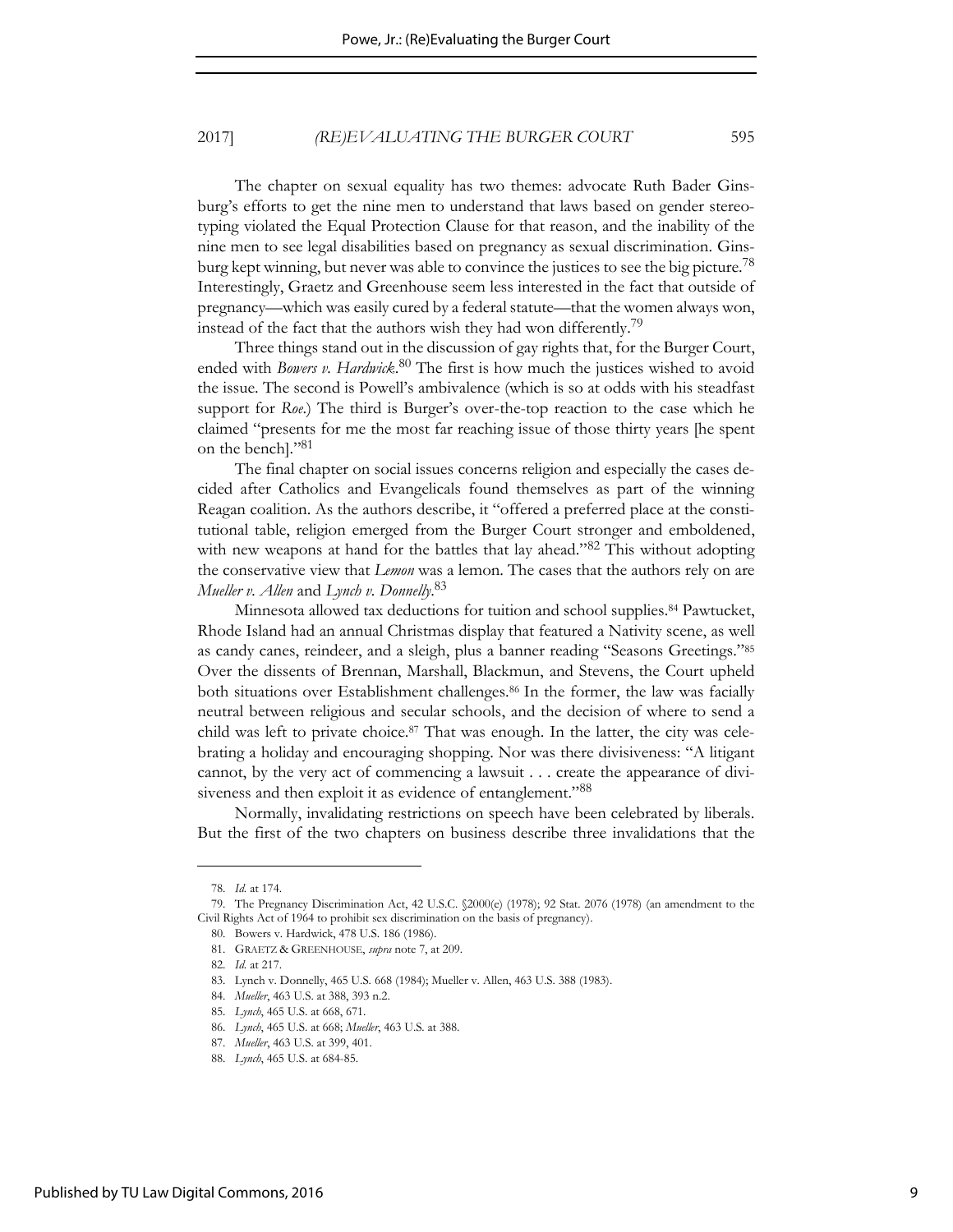authors question from the left. The first is the extension of First Amendment protections for commercial speech over a solo dissent by Rehnquist.<sup>89</sup> The authors celebrate Rehnquist as the prescient member of the Court. He wrote that the Court's logic "will be open not only for dissemination of price information but for active promotion of prescription drugs, liquors, cigarettes, and other products the use of which has previously been thought desirable to discourage."<sup>90</sup> Without the protection of commercial speech, parents would have no occasion to answer their child's question: "what is erectile dysfunction?"

One of the most significant First Amendment decisions, *Buckley v. Valeo*, involved campaign finance regulation.<sup>91</sup> Among other things, the post-Watergate campaign finance regulations limited candidate spending, spending by third parties independent of the candidate, and contributing to candidates. Rushing to judgment in advance of the 1976 campaigns, the Court created a nearly 150 page per curium with parts written by Burger, Brennan, Stewart, Powell, and Rehnquist.<sup>92</sup> The Court sustained the limitations on contributions because of the compelling interest in avoiding corruption or the appearance thereof. In striking down the spending limitations, the Court rejected the political equality arguments offered in support of the law. "[T]he concept that government may restrict the speech of some elements of our society in order to enhance the . . . voice of others is . . . foreign to the First Amendment . . . ." <sup>93</sup> Under *Buckley*, money could flow freely into the electoral process one way or another. This was the Magna Carta for billionaires like Tom Steyer and the Koch brothers. Candidate arms races for dollars became the order of the day.

In *First National Bank of Boston v. Bellotti*, decided two years later, the Court invalidated a Massachusetts law that prohibited expenditures by business corporations for the purpose of influencing a referendum (other than one affecting the corporation).<sup>94</sup> Powell noted that the commercial speech case had already authorized corporate speech and restricting it based on its source "would be a most serious infringement of First Amendment rights."95 In *Bellotti*, he offered the standard First Amendment idea that "the people in our democracy are entrusted with the responsibility for judging and evaluating the relative merits of conflicting arguments."<sup>96</sup>

While discussing the *Bellotti* dissenters, the authors do not comment on the fact that this was the oddest four-justice dissent of the Burger Court: the two justices most sympathetic to First Amendment claims, Brennan and Marshall, and the two least sympathetic to First Amendment claims, Rehnquist and White. However, the authors do come to the support of Samuel Alito for his "not true" response to President

<sup>89.</sup> Va. State Bd. of Pharmacy v. Va. Citizens Consumer Council, Inc., 425 U.S. 748, 786 (1976) (Rehnquist, J., dissenting).

<sup>90.</sup> *Id.* at 781.

<sup>91.</sup> Buckley v. Valeo, 424 U.S. 1, 1-2 (1976).

<sup>92.</sup> GRAETZ & GREENHOUSE, *supra* note 7, at 258.

<sup>93.</sup> *Buckley*, 424 U.S. at 48-49.

<sup>94.</sup> First Nat'l Bank of Bos. v. Bellotti, 435 U.S. 765 (1978).

<sup>95.</sup> GRAETZ & GREENHOUSE, *supra* note 7, at 263.

<sup>96.</sup> *First Nat'l Bank of Bos.*, 435 U.S. at 791.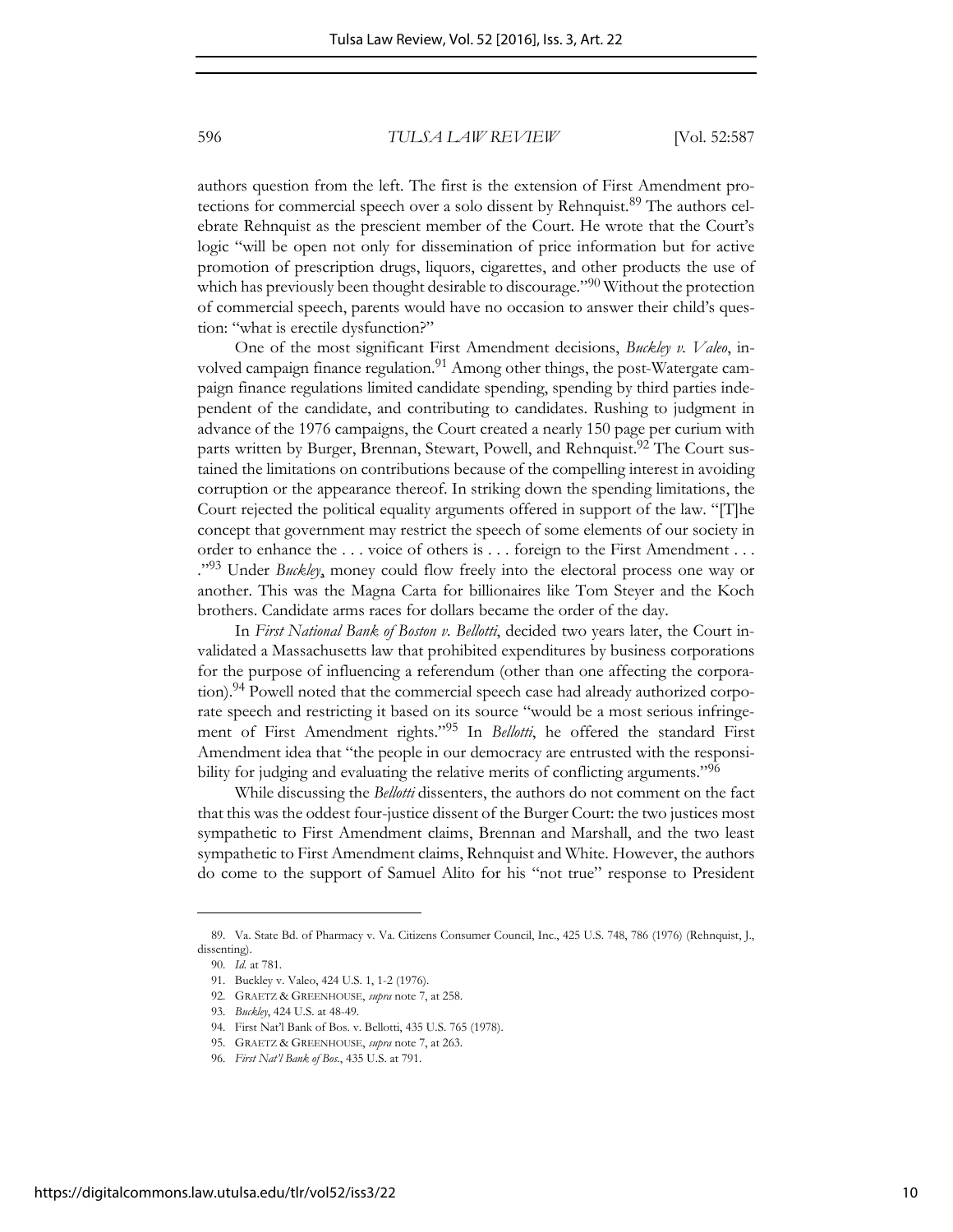Obama's 2010 State of the Union Address attack on *Citizens United* as overruling a century of law. "What the Court had done [in *Citizens United*] was take a logical step along the path the Burger Court had paved in its *Buckley* and *Bellotti* decisions."<sup>97</sup>

With the exception of *Washington v. Davis*, where the Court held that equal protection required intentional discrimination, the cases discussed in the second business chapter are less well known to constitutional law scholars.<sup>98</sup> The rejection of disparate impact in *Washington v. Davis* was done without briefing or oral argument on the issue, and initially "the justices regarded it as just one among many, and not a very interesting one at that."99 After argument the justices found it quite interesting; White, the eventual author of the opinion, asserted "[t]he test [used by the city] was neutral and the Constitution requires no more."100 If there was doubt about what *Washington v. Davis* meant, that was wholly removed three years later in *Massachusetts v. Feeney*, where the same 7-2 Court upheld a civil service veteran's preference even though it severely restricted women's opportunities.<sup>101</sup> "When the basic classification is rationally based, uneven effects upon particular groups within a class are ordinarily of no constitutional concern."<sup>102</sup>

During the Burger Court the Democratic Party coalition was fracturing as labor unions and civil rights groups fought over a declining share of the economic pie, especially during the 1979-1983 recession. Sharing the rightward move of the country, the Court favored management against labor $103$  and seniority against equal opportunity.<sup>104</sup>

#### **CONCLUSION**

These are two worthwhile books. Maltz offers as good of a discussion of a single term as exists, and Graetz and Greenhouse have pushed any new volume on the Burger Court well into the future. The similarities between the books abound, especially the featuring Lewis Powell. This stems from the fact that he was the most important centrist, but even more because of the incredibly candid notes he wrote. He told his clerks and posterity what he was thinking and why. Graetz and Greenhouse also make a continuing theme of their business chapters a memorandum Powell wrote (before he came to the Court) to the Chamber of Commerce urging an aggressive effort in litigation (especially with amicus briefs) and the media to support business interests against unions, civil rights groups, environmentalists, and government regulation.<sup>105</sup> The other key similarity is the authors' focus on the country club

<sup>97.</sup> GRAETZ & GREENHOUSE, *supra* note 7, at 266; Citizens United v. Fed. Election Comm'n, 558 U.S. 310 (2010).

<sup>98.</sup> Washington v. Davis, 426 U.S. 229, 239 (1976).

<sup>99.</sup> GRAETZ & GREENHOUSE, *supra* note 7, at 289.

<sup>100.</sup> *Id.* at 290.

<sup>101.</sup> Pers. Admin of Mass. v. Feeney, 442 U.S. 256, 256-57 (1979).

<sup>102.</sup> *Id.* at 272.

<sup>103.</sup> GRAETZ & GREENHOUSE, *supra* note 7, at 275-78.

<sup>104.</sup> *Id*. at 279-95.

<sup>105.</sup> *Id.* at 237-40, 253, 255, 267-68, 277, 342. The memorandum did not surface until after Powell was confirmed. Jack Anderson characterized it as "so militant that it raises a question about his fitness to decide any case involving business interests." *Id.* at 239.